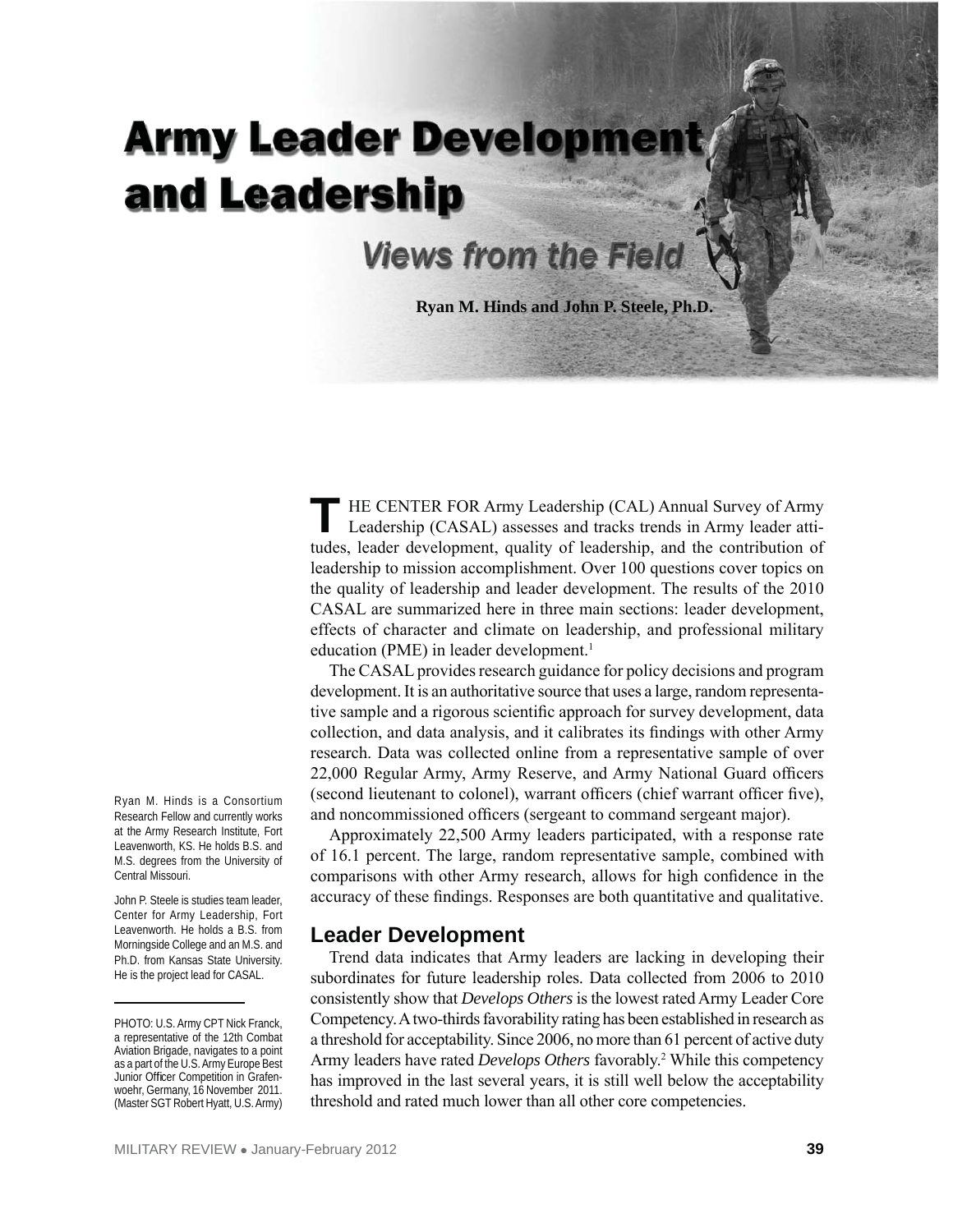This area is important because it affects both current and future generations of leaders. Those leaders who are currently not being properly developed by their superiors will not know how to properly develop others in the future.

The lack of leader development is not limited to just superiors' demonstration of the competency. In fact, the CASAL examined leader development from several angles, including leader development within units as well as development through professional military education courses. When asked what level of priority their unit placed on leader development within the unit, only 46 percent of Active Component (AC) leaders indicated it was a high or very high priority while 24 percent indicated that it was low or very low. This is the lowest level of perceived priority reported on the CASAL.

When asked how effective their direct superior was at calling attention to leader development opportunities, only 59 percent of those surveyed responded that their superior was effective or very effective. In fact, just 49 percent indicated that their superior would support their attendance at institutional training if it required that they miss a key unit event, and 33 percent were convinced that their superior would not support their attendance. This indicates a breakdown beyond firsthand leader development and shows that, to a large degree, leaders are also not helping their subordinates to develop through other sources. Perceptions of poor leader development affect beliefs in commitment to the Army and trust in the Army as an institution. Of those who indicated that they did not believe that the Army was headed in the right direction to face the challenges of the next 10 years, 26 percent indicated that this was because of the poor quality of current Army unit leader development.

Changing the culture of the Army with regard to leader development may be difficult given the currently high OPTEMPO. The strains of fighting two wars for a decade have taken their toll on leader development. According to the Profession of Arms

campaign senior leader cohort survey, 64 percent of the colonels and general officers surveyed indicated that leader development was not taking place due to OPTEMPO time demands and other work. When asked how this problem could be fixed, the respondents most often recommended having more time dedicated solely to leadership development and prioritizing leader development by adding it into the OER process.<sup>3</sup>

Simply allotting more time for leaders to perform leader development is not the solution. If we do not make leader development a priority in units, then the extra time will just be used to complete tasks that are of higher priority.

While making leader development a priority through adding it to the OER process seems like a quick fix, it is not. If leader development is a requirement for promotion, it should be assessed through consistent field observation and scaled so that each leader would be rated for similar leader development actions. This is easier said than done.

#### **Effects of Character and Command Climate on Leadership**

Another issue identified by CASAL data is toxic leadership. Toxic leaders are those self-absorbed and self-promoting leaders who work to meet their own personal goals and the goals of the organization at the expense of their subordinates. While there are many definitions of toxic leadership, there are consistencies. Common behaviors among toxic leaders include avoiding subordinates, denigrating subordinates, hoarding information and job tasks, micromanaging, and acting aggressively toward or intimidating others. We estimate that, based on several CASAL data points, one leader in five is viewed negatively for—

- Not putting unit needs ahead of his own (22%).
- $\bullet$  Being "a real jerk" (25%).

● Doing things and behaving in a way that is positive for the organization and himself, but negative for subordinates (18%).

• Doing things and behaving in a way that is

*This indicates a breakdown beyond firsthand leader development and shows that, to a large degree, leaders are also not helping their subordinates to develop through other sources.*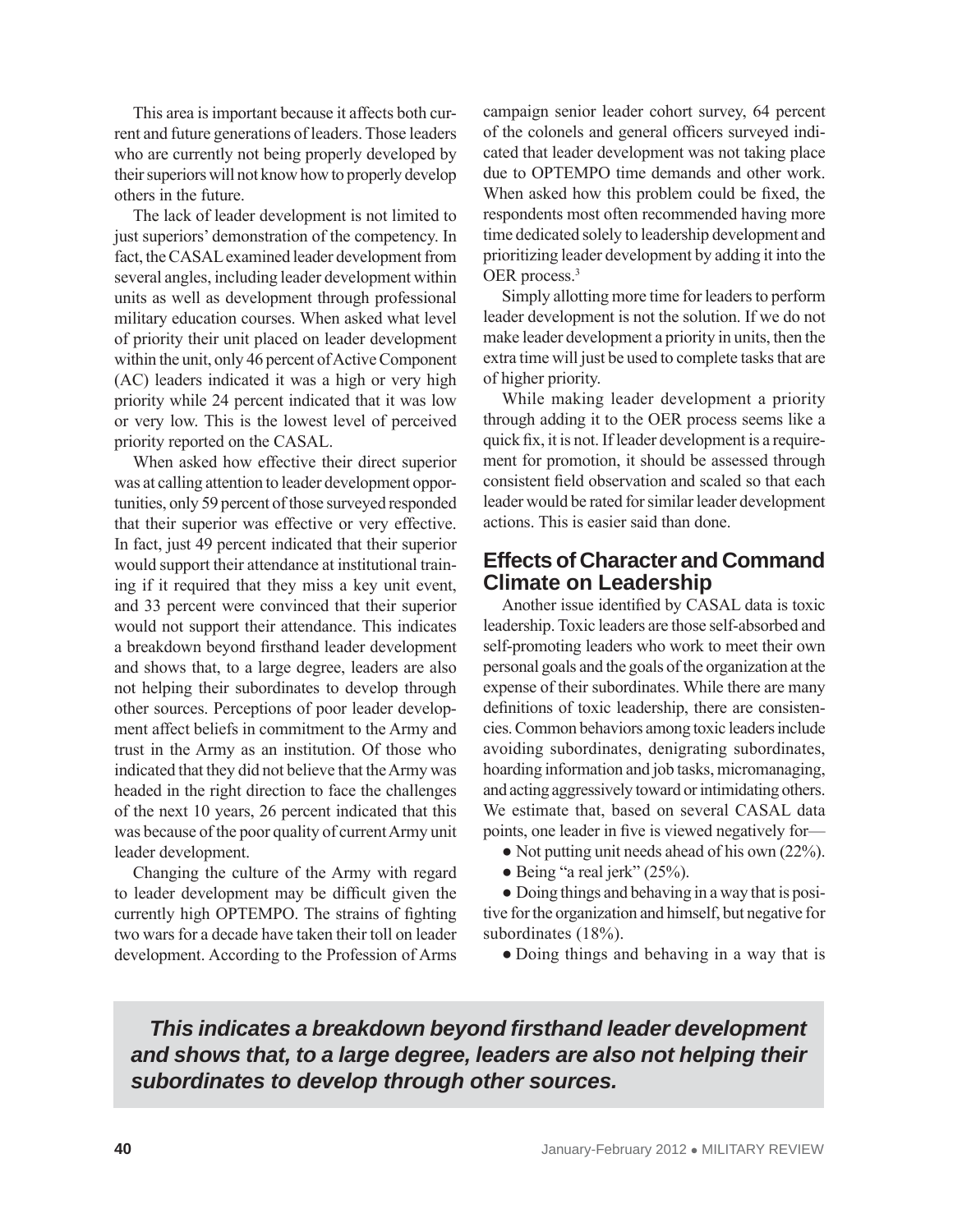negative for the organization, himself, and subordinates (5%).

● Holding honest mistakes against the unit  $(2\%)$ .

When asked to estimate how big of a problem toxic leadership is in the military on a scale of one to seven, 39 percent of leaders responded six or seven, indicating a serious problem, while only 13 percent responded with one or two, indicating it was not a problem. Furthermore, 83 percent of leaders indicate that they have observed one or more leaders exhibiting negative behaviors in the last year, and 17 percent indicated seeing five or more. Unfortunately, there is no indication that this issue with toxic leadership will correct itself. Promotion of toxic leaders along with lack of negative feedback from subordinates, as well as their willingness to emulate toxic leaders, creates a cycle of toxicity that is not easily broken.

The cycle is due to several factors. The first is the paradox of tyrannical leadership, which states that subordinates who work for a toxic leader tend to be more productive due to fear of reprisals. This increase in productivity then reflects well upon the

leaders, bringing accolades and even promotion. In this instance, such individual and organizational responses reinforce the negative behaviors. Consequently, the leaders continue to engage in them and the cycle continues. Another reason that toxic leadership continues without intervention is that in the current Army culture most subordinates are unwilling to speak out against leaders that behave in such a manner.<sup>4</sup> Furthermore, the success of superiors who are toxic reinforces the message to their subordinates that this is what the path to success looks like. Unfortunately, 50 percent of those subordinates who indicated they worked for a toxic leader expected him to receive further promotion, and 18 percent indicated that they would still emulate him.

Toxic leadership negatively affects command climate. Toxic leaders often promote zero-defect mentalities and hold honest mistakes of subordinates against them. As stated earlier, 24 percent of leaders believe that honest mistakes are held against them. This leads to a zero-defect mentality, which causes many to believe that they should not be creative or attempt to discover novel solutions because they will be punished if the chance they take does not work.

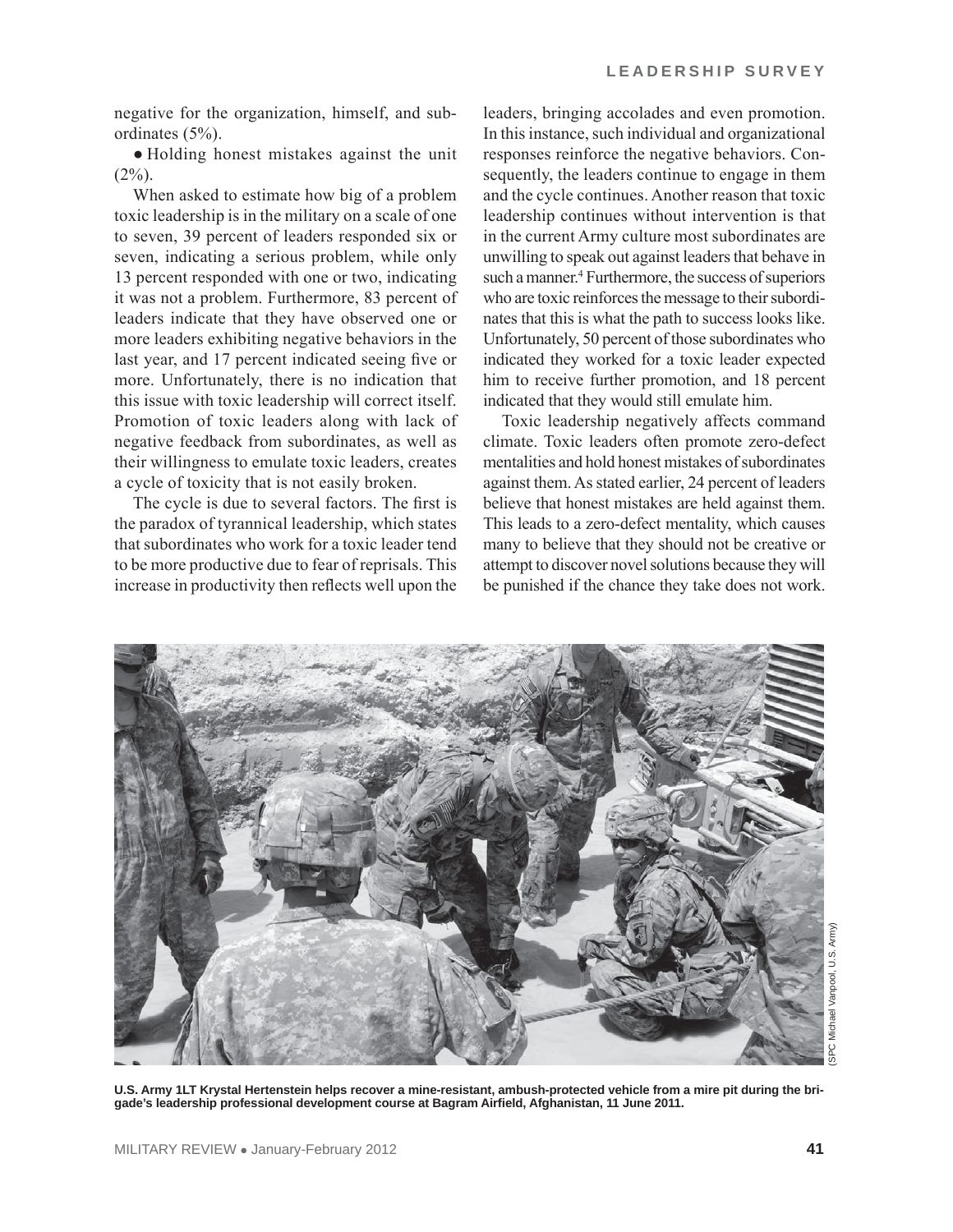Thirty percent of respondents indicated that they believe their unit has a zero-defect mentality. An additional side effect of the zero-defect mentality is it may deter leaders from seeking help because they feel this may get them into trouble. Only 55 percent of leaders indicated that seeking help within their unit was acceptable.

There are several things the Army can do to help to alleviate issues with toxic leadership. First, cultivating a climate in which we allow subordinates to evaluate their superiors honestly without fear of reprisal is essential. This will require a break from the tradition of superiors reviewing leaders in a top-down fashion. Open criticism of superiors by subordinates is not a realistic solution. Instead, programs such as the Army's multisource assessment and feedback (MSAF), which allow leaders to receive 360 degree (i.e., self, superior, subordinate, and peer) feedback, will help leaders to see how they are viewed by those they work with rather than just by those they work for. The MSAF process also allows leaders to openly and honestly evaluate themselves and reflect on the evaluations of others. Further, it provides individualized coaching on how to improve as a leader, based on superior, subordinate, and peer feedback. This process may not work for all leaders who are perceived as toxic, because some will know that they are toxic and will not care to change, but it should work to change the behaviors of those leaders who were unaware that they were perceived as toxic to begin with and do desire to be positive leaders.

Another potential solution to the toxic leadership problem is to implement a systemic change in identification and selection of leaders. To do this, the Army must first examine its screening and promotion processes, effectively preventing them from gaining leadership positions.

## **Professional Military Education in Leader Development**

A third key concern suggested by CASAL data is the state of professional military education. According to the Army Leader Development Model, leader development should happen across three overlapping domains: operational experience, self-development, and institutional training.<sup>5</sup> Operational experience and self-development have

*Even though self-development is seen as important…only 40 percent of leaders agree that their unit allows them time to do so.* 

consistently been rated high in their ability to prepare leaders for future leadership roles. Even though self-development is seen as important, 65 percent of leaders indicate that their unit expects them to engage in self-development, but only 40 percent of leaders agree that their unit allows them time to do so. Thus, there is a clear gap between value and unit support. A larger gap exists between operational experience and self- versus militarydirected education. Military education is based on an organized, time-tested, professionally accepted and shared knowledge base intended to apply to many situations. Capitalizing on operational experience requires feedback and careful planning, in order to ensure practice makes perfect, instead of practice reinforcing negatives or aligning with arbitrary goals and idiosyncratic leader desires. If the Army is to improve leader development by offering purposeful and doctrinally aligned guidance then it is critical that the military education domain improve. Unfortunately, only 49 percent responded that their most recent professional military education course course actually improved their ability to develop subordinates.

Institutional education has a 58 percent favorability rating, a 9 percent increase from 2009, and is perceived as having the following strengths:

• Proper career timing, with the exception of junior NCOs.

● Quality of instructors (80% favorability rating, 5% increase from 2009).

● Seventy-one percent AC and 79 percent RC consider attendance at Army institutional courses as beneficial beyond meeting education requirements.

● Effective application of lessons. The majority of leaders (67%) think that they are effective at applying what they learned.

Unfortunately, institutional education has many perceived weaknesses as well, and they offset the aforementioned strengths: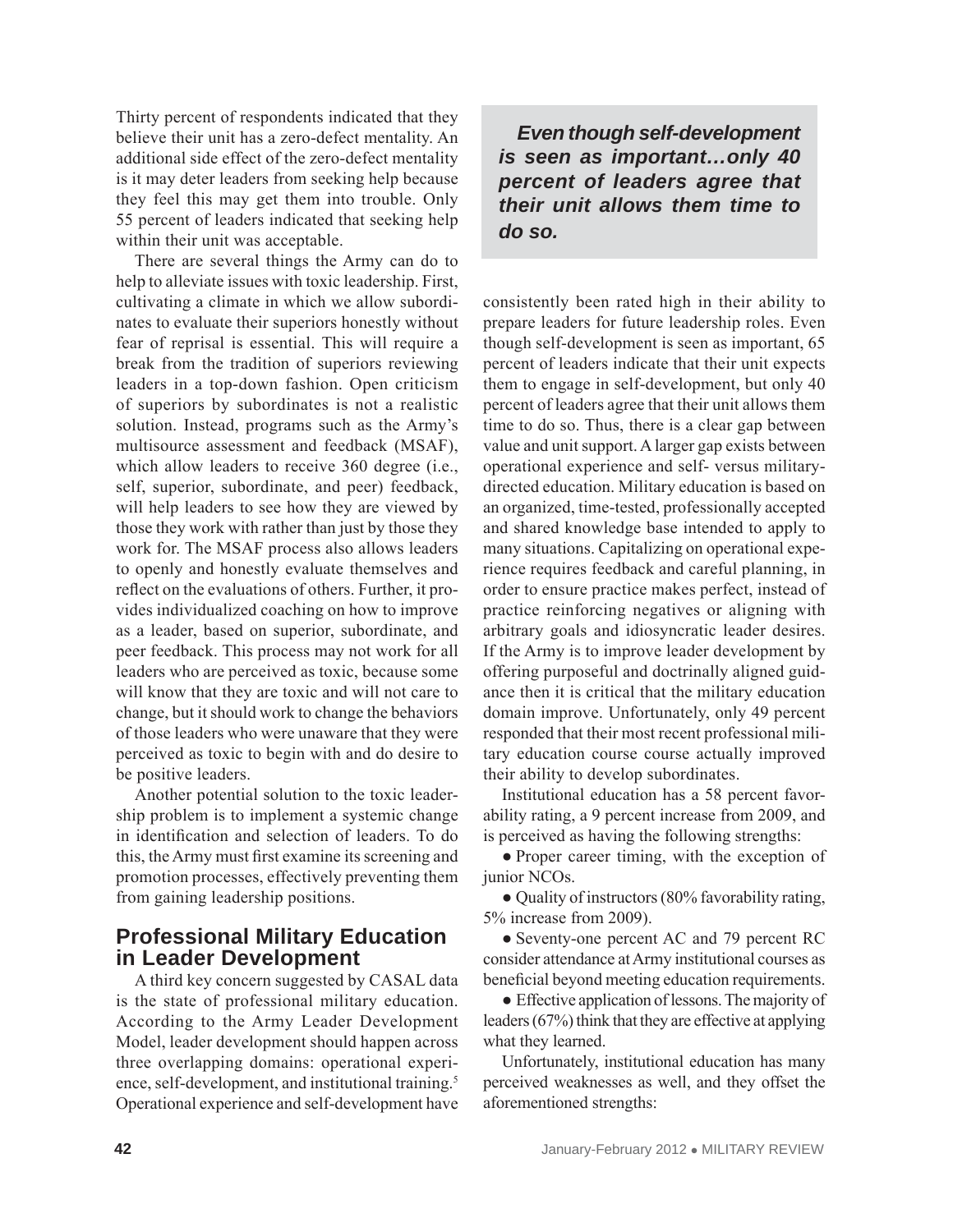• Too few (about 50%) company grade officers and junior NCOs believe that they had sufficient opportunities to attend courses or schools.

• Many junior NCOs (40%) said they attended their most recent course too late in their career.

● Two-thirds of graduates think that they are effective at applying what they learned, while less than one-half (48%) believe that their organization is effective at utilizing or supporting their leadership skills.

● Nineteen percent of all AC recent graduates think that current Army education/schools are so ineffective that the Army will not be prepared to meet future challenges.

• Only a slim majority of graduates (51%) thought that the course actually improved their leadership capabilities.

Colonels, lieutenant colonels, and chief warrant fives were also surveyed about what skills were lacking for recent graduates. The most common response was "appropriate critical thinking and problem solving skills." When asked about potential improvements, students who found their course ineffective said the course should make leadership a focus and cover specific leadership issues. About a third of the sample suggested improving course content by having focused instruction specific to leadership, including basic leadership skills and specific leadership issues such as developing others and mentoring. Comments also suggested that courses should provide more hands-on experiences where leaders could lead others in the course and course content should be updated to be relevant and match current operational settings.

The curricula of for professional military eduction courses should be reevaluated to ensure it is relevant to the demands leaders face in day-to-day activities. Although a large portion of leaders (32 to 43 percent depending on deployment status and history) do not believe course content is relevant or up-to-date, an examination of the program of instruction by recent course graduates would ensure that the content targets leaders' knowledge and skills. If the curriculum is on track, the process in which we deliver the content to leaders would then become the most likely reason that leaders are not learning the skills they need to be effective.



**GEN Martin E. Dempsey, commanding general of U.S. Army Training and Doctrine Command, addresses field-grade officers' current issues in hopes of enhancing the professional military education at Joint and Combined Warfighting School, Norfolk, VA,16 July 2010.**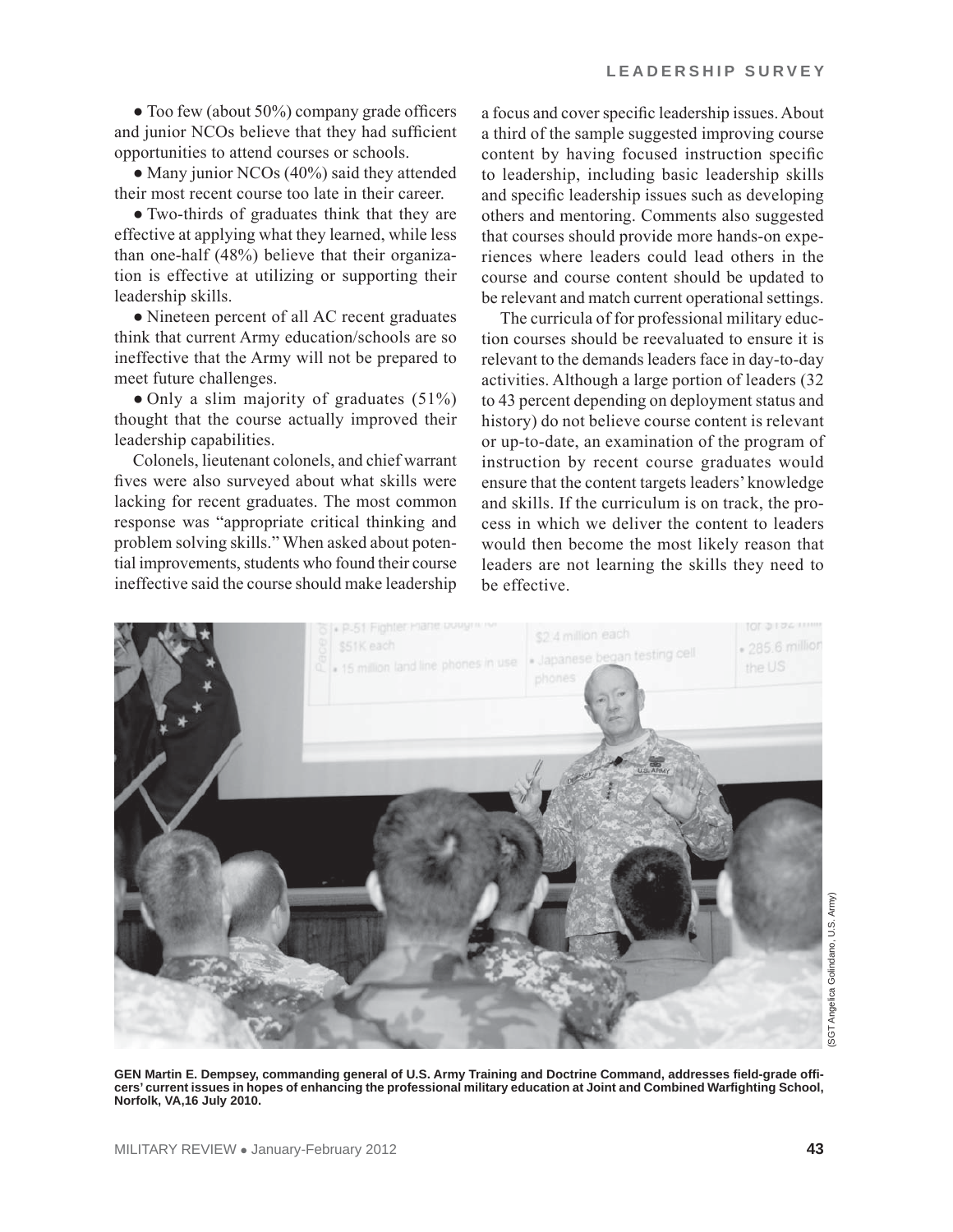### **Conclusion**

The main issues identified in this paper relate to the lack of leader development of subordinates. We could overcome lack of leader development of subordinates if professional military education properly taught this topic, but the CASAL respondents do not believe it does. Disappointingly, only half of the respondents felt that they were better able to influence others, or were better prepared to develop others, or that the course actually improved their leadership abilities.

Furthermore, we might overcome lack of leader development if subordinates had strong positive leaders to emulate, but data on toxic leadership indicate that this is not always the case. With 1 in 5 leaders viewed negatively, and 83 percent of respondents indicating that they have directly observed a toxic leader in the last year, it would seem that a large percentage of soldiers should not emulate the leaders around them.

So what can we do to correct this problem? As stated earlier, changing the culture within the Army to make leader development a priority is an important first step. Some sort of incentive for engaging in leader development might make it likely for this to happen. Nearly all of the hundreds of leader priorities have some sort of consequence for not completing them. If leader development is to become a priority, there must be consequences for those leaders who do not develop their subordinates. Furthermore, we need an organizational vision that makes leader development a priority in the unit. This will require a top-down promotion of leader

development in units, with commanders integrating leader development into their vision for the organization and making it part of their measure of success. As this occurs, leaders must go beyond developing their subordinates. They should *exemplify* an attitude which exalts subordinate development and use *self-promotion* (demonstrating competence and sharing accomplishments) to communicate the different developmental opportunities provided in briefings, trainings, and during counseling. These two strategies can resolve perceptual deficiencies (i.e., a subordinate does not always realize when he is being developed) and benefit learning by reminding the subordinate that development is occurring and that he should be taking something away from the experience.<sup>6</sup> In short, leaders need to make it clear when their actions are meant to develop the subordinate.

In the meantime, we must improve leader development in professional military education. Leaders currently do not believe that the professional military education system is effectively preparing them to influence others or develop others as leaders, and that's a problem because that is the heart of what Army leadership *is.*<sup>7</sup> Furthermore, efforts should be made to identify and remove negative leaders in the Army. These leaders not only bring down morale and increase turnover, but also provide bad examples for subordinates to emulate. Programs that incorporate 360-degree feedback will allow leaders to see how all those around them view them and adjust their behaviors to improve their leadership abilities. *MR*

#### **NOTES**

1. Note that what follows are subjective perceptions and not test results of knowledge and skills. That being said, the data are important because perceptions affect behavior, and ultimately, mission accomplishment. Percentages denote favorability unless otherwise stated.

senior leader cohort survey, unpublished raw data. 4. Sean T. Hannah, Donald J. Campbell, and Michael D. Matthews, "Advancing

a Research Agenda for Leadership in Dangerous Contexts," *Military Psychology*

#### (2010): 157-89.

5. U.S. Army Field Manual (FM) 7-0, *Training Units and Developing Leaders for Full Spectrum Operations* (Washington, DC: U.S. Government Printing Office [GPO], 2011).

7. Department of the Army, FM 6-22, *Army Leadership: Competent, Confident, and Agile* (Washington, DC: GPO, 2006).

<sup>2.</sup> All data unless otherwise indicated come from CASAL surveys, 2006-2010. 3. Center for the Army Profession and Ethic, (2011), Profession of Arms Campaign,

<sup>6.</sup> E.E. Jones and T.S. Pittman, "Toward a General Theory of Strategic Selfpresentation," in Jerry M. Suls, ed., *Psychological Perspective on the Self* (Vol. 1) (Hillsdale, NJ: Erlbaum, 1982), 231-62.